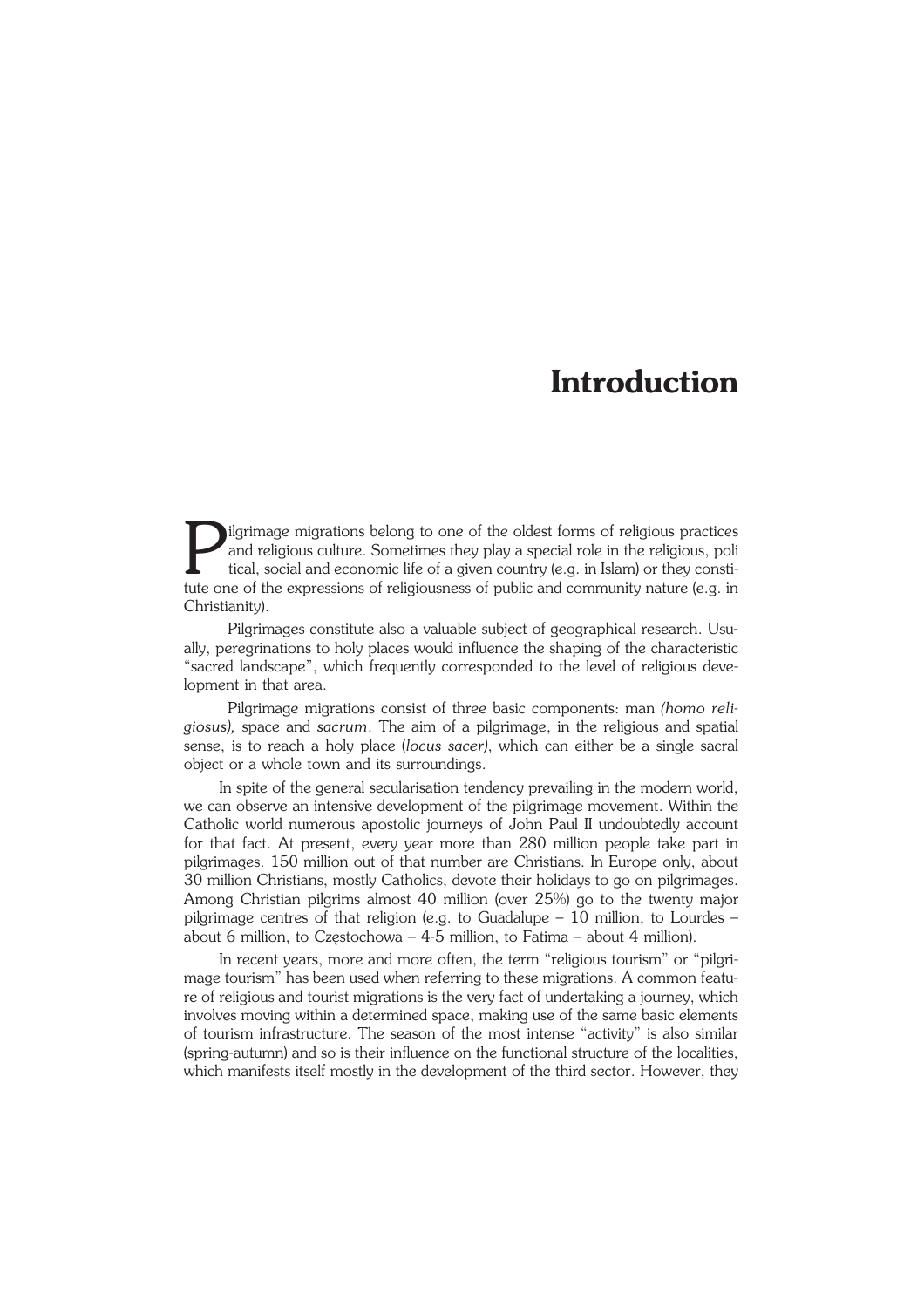are also considerably different because of the motivation of the undertaken peregri− nation, of its objective, as well as the pattern of behaviour during the journey and at the place of destination.

Problems connected with the field of the broadly understood environment protection have been related to some pilgrimages and worship centres. The inten− sification of danger became particularly prominent in the last century. It results mostly from the pollution of holy waters, the destructive influence of polluted air on the old architecture of religious centres or "trampling" the natural environment by hundreds of thousands or even millions of pilgrims.

The issues connected with the geography of religion appeared at the Jagiello− nian University already in the first years of the activity of the Department of Geo− graphy. They were raised in the lectures of Wincenty Pol, concerning the geogra− phy of the Holy Land.

Large−scale research in this field at the Department of Geography at the Ja− giellonian University was only undertaken during the interwar period, especially in its final years. Geographers were particularly interested in pilgrimage migrations perceived as a social, economic, cultural and spatial phenomenon. Usually, geogra− phical studies involved a whole body of issues concerning the spatial diversification of the pilgrimage migrations as well as the processes related to these migrations and affecting the widely understood human environment. The research in that field was undertaken mostly by the scholars concerned with the studies in geography of tourism, which was then developing in Poland. The most significant role in the development of the research on pilgrimage migrations was played by the Colle− ge of Tourism at the Jagiellonian University, which in the years 1936−1939 was affiliated with the Department of Geography.

For many years after World War II, Polish geographers were only marginally interested in the research on the phenomena and processes connected with religio− us issues. There were several reasons for that, but the political situation was defini− tely the major factor. Only in the 1980s Cracovian geographers again started to take up these issues as the subject of their studies. At the beginning, this research was conducted at the Division of Geography of Tourism at the Department of Geography. On June 1, 1994, the Rector of the Jagiellonian University established the Division of Geography of Religion within the Department of Geography.

Pilgrimage migrations, both on a worldwide scale and in Poland, constituted an issue of special interest of researchers. So far such research has not constituted a subject of separate studies of Polish geographers. World literature concerning that issue was also scant. The studies conducted at present are concerned mostly with the following issues:

- historical and spatial aspect of pilgrimage migrations and their influence on the physiognomic, social and economic transformations,
- transformations within the network of pilgrimage centres in Poland and their temporal and spatial as well as social and economic aspects,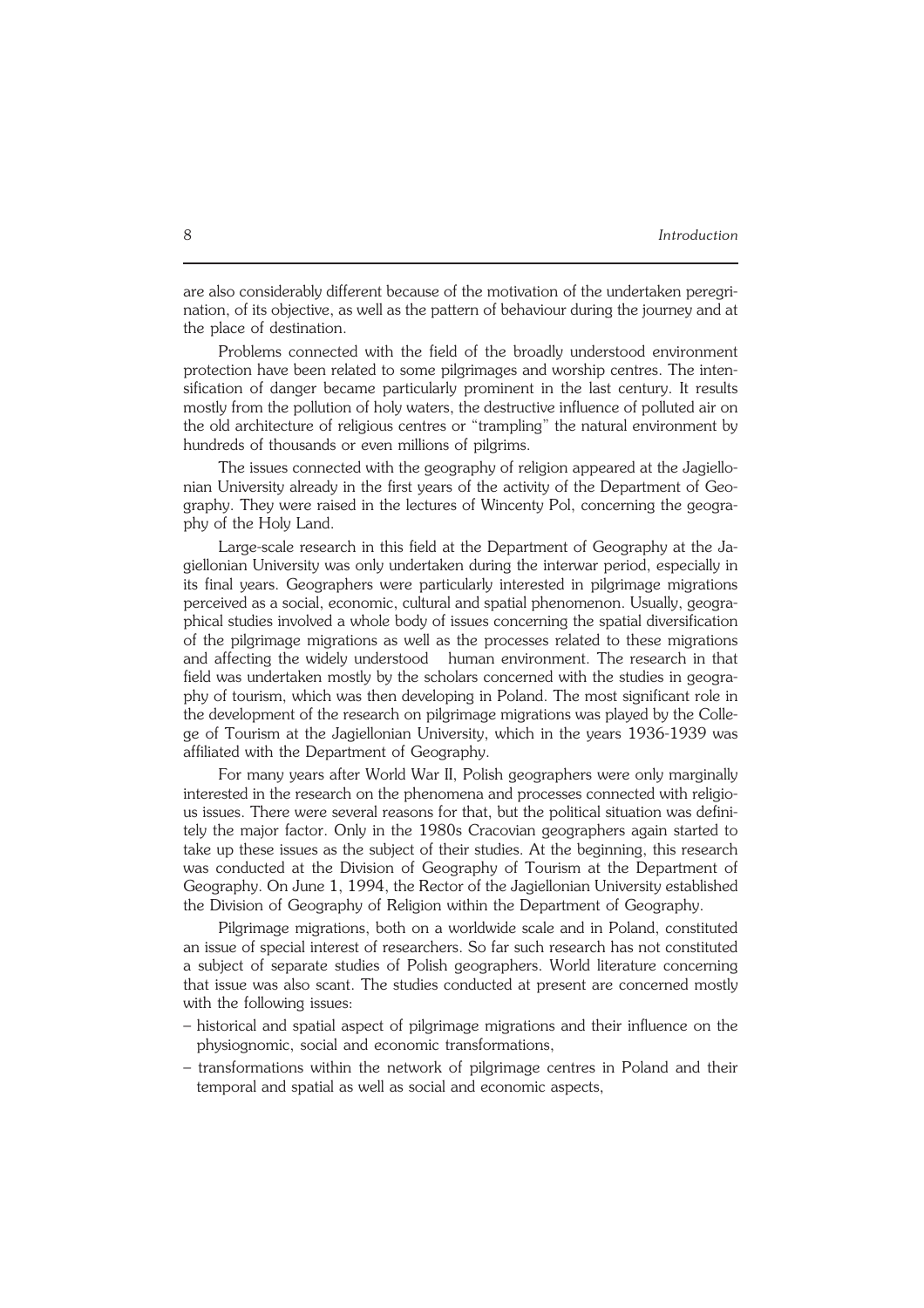## *Introduction* 9

- world centres of religious worship (of all religions and denominations), with a special emphasis on Christianity,
- international and national routes of religious peregrinations,
- the relationship between pilgrimages and the development of the geographical horizon of societies,
- pilgrimages and tourism (religious tourism).

At present, the Department of Geography at the Jagiellonian University has become the only research centre in Poland concerned with geography of religion and one of the very few such centres all over the world.

Since 1995, the Department of Geography has been publishing an academic periodical entitled *Peregrinus Cracoviensis*, dedicated entirely to the issues of wi− dely understood pilgrimaging. 10 volumes of this periodical have appeared until now and two of them have also been published in English. They are: *Jasna Góra – the World Centre of Pilgrimage* (vol. 3, 1996) and *A New Pearl in the Crown of Cracow* (vol. 9, 2000). The latter concerns the Sanctuary of God's Mercy in the district of Łagiewniki in Cracow and the worship of Saint Faustina Kowalska and God's Mercy, which is very popular in Christendom.

The contents of this volume of *Peregrinus Cracoviensis* reflects the research trends focusing on pilgrimages in the Cracow centre.

Since the whole volume is dedicated to the Jagiellonian University it begins with the text of the speech of the Rector Magnificus of the Jagiellonian University, Professor doctor habilitated Franciszek Ziejka. This address was delivered on May 12, 2000, in Wawel Cathedral during a celebration connected with awarding the University the *Cracoviae Merenti* Medal by the Council of the City of Cracow, to commemorate its 600<sup>th</sup> anniversary. Also the article by Stanisław Dziedzic makes references to the history of the University. It presents the people connected with our *Alma Mater* who died in an aura of sanctity. Some of them were announced saints by the Church. The author made an attempt to lay out a pilgrimage route connected with the worship of these saints.

In literature related to the subject, a discussion concerning the relationship between the pilgrimage phenomenon and religious tourism has been going on for a number of years. The theoretical considerations focusing on this issue are presen− ted by geographers (S. Liszewski and A. Jackowski) and a theologian (priest Maciej Ostrowski). A form of practical reference to these considerations can be found in the article concerning the religious tourism of British people to Poland (Cz. Jerma− nowski). Apart from that, the study devoted to the methodology of pilgrimages is also theoretical in nature. Its author is a geographer who is a Paulite monk (L.Ka− szowski OSPPE). This cycle of theoretical considerations is closed with the articles concerning the relationships between religious tourism and environment and natu− re protection (D. Ptaszycka−Jackowska) and the typology of the European Calvaries (E. Bilska−Wodecka).